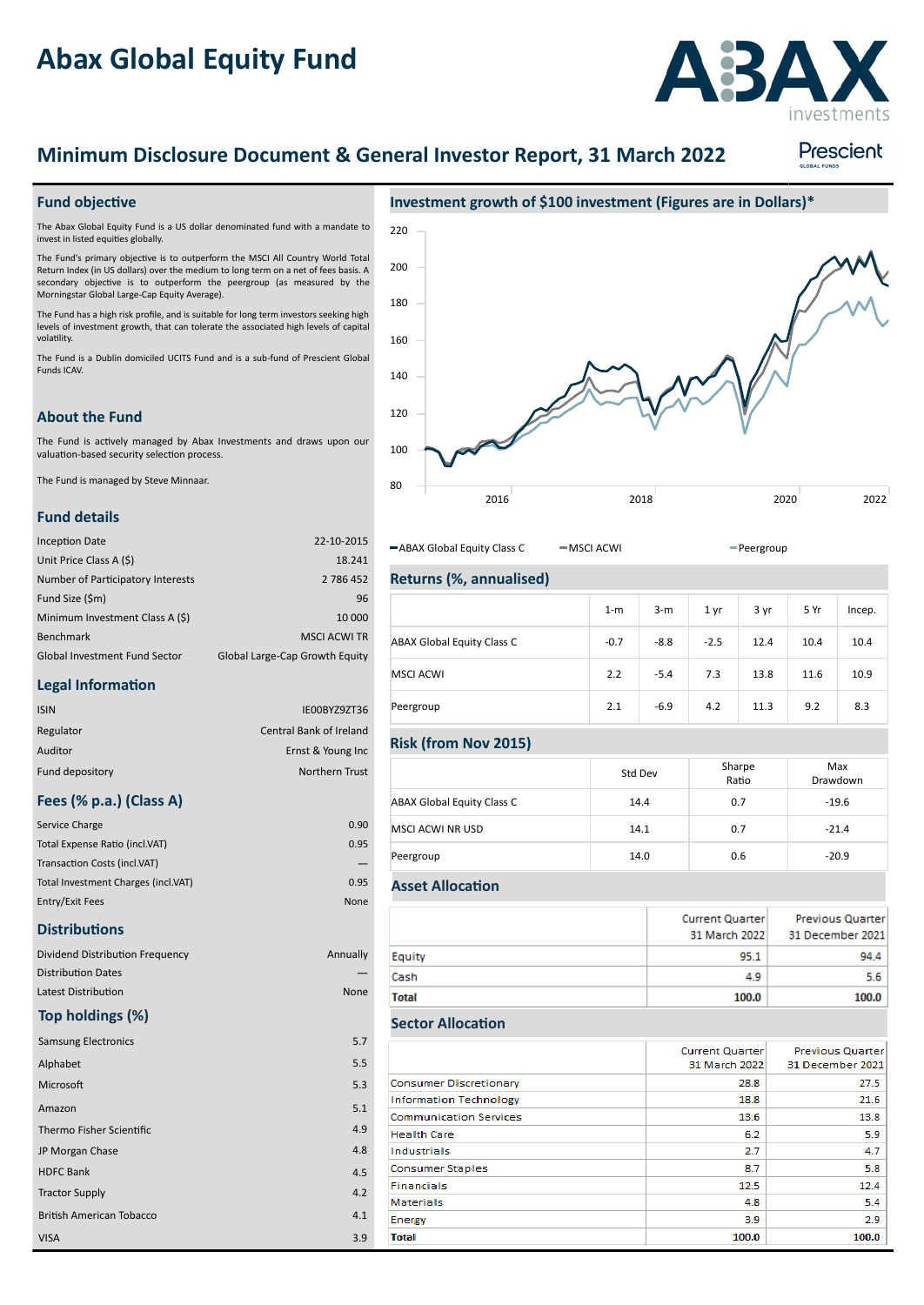# **Monthly returns ( Class C)**

|      | Jan                               | Feb    | Mar     | Apr    | May    | Jun    | Jul    | Aug                        | Sep    | Oct     | Nov    | Dec    | Year                     |
|------|-----------------------------------|--------|---------|--------|--------|--------|--------|----------------------------|--------|---------|--------|--------|--------------------------|
| 2022 | $-5.4$                            | $-2.9$ | $-0.7$  |        |        |        |        |                            |        |         |        |        | $-8.8$                   |
| 2021 | 2.2                               | 2.7    | 0.8     | 3.2    | 1.3    | 1.1    | $-2.5$ | 2.1                        | $-4.0$ | 3.8     | $-1.9$ | 3.9    | 13.1                     |
| 2020 | $-1.1$                            | $-6.3$ | $-11.1$ | 10.5   | 4.1    | 5.0    | 4.3    | 4.7                        | $-2.4$ | 0.3     | 8.0    | 6.6    | 22.5                     |
| 2019 | 8.2                               | 1.9    | 1.7     | 5.0    | $-7.6$ | 6.7    | 1.1    | $-3.1$                     | 3.0    | 0.6     | 3.9    | 2.9    | 25.9                     |
| 2018 | 7.7                               | $-2.4$ | $-1.1$  | $-0.2$ | 1.8    | $-1.0$ | 1.9    | $-1.3$                     | $-2.1$ | $-10.4$ | 0.4    | $-6.5$ | $-13.4$                  |
| 2017 | 5.5                               | 2.6    | 3.8     | 4.5    | 1.3    | $-1.2$ | 3.2    | 2.3                        | 1.2    | 4.7     | 0.6    | 1.1    | 33.4                     |
| 2016 | $-7.4$                            | $-0.4$ | 9.0     | $-1.4$ | 2.4    | $-2.1$ | 4.0    | 1.7                        | 1.0    | $-3.3$  | $-0.2$ | 2.2    | 4.8                      |
| 2015 |                                   |        |         |        |        |        |        |                            |        |         | $-0.4$ | $-1.8$ | $\overline{\phantom{m}}$ |
|      | <b>Best and worst periods (%)</b> |        |         |        |        |        |        | Best and worst periods (%) |        |         |        |        |                          |

## Best 12-months

57.3 Worst 12-months 13.4

#### **1year Rolling returns**



ABAX Global Equity Class C MSCI ACWI Peergroup

#### **Investment manager**

Investment Manager: Abax Investments Proprietary Limited, Registration number: 2000/008606/07 is an authorised Financial Services Provider (FSP856) under the Financial Advisory and Intermediary Services Act (No.37 of 2002), to act in the capacity as investment manager. This information is not advice, as defined in the Financial may be representatives acting under supervision.

Physical address: 2nd Floor, Colinton House, The Oval, 1 Oakdale Road, Newlands. Postal address: Postnet Suite #255, Private Bag X1005, Claremont, 7735 Telephone number: 021 670 8960. Website: www.abax.co.za

#### **Management company and Trustee**

Management Company: Prescient Fund Services (Ireland) Limited. Physical address: 44 Upper Mount Street, Dublin 2, Ireland. Telephone number: +35 31676 6959. Website: www.prescient.ie

Advisory and Intermediary Services Act (N0.37 of 2002). Please be advised that there Fund depository: Northern Trust Fiduciary Services (Ireland) Limited, Physical address: Georges Court, 54-62 Townsend Street, Dublin 2, Ireland Telephone number: +3531-542-2160, Email: KL23@ntrs.com, website: www.northerntrust.com

# **Defini�ons**

Annualised performance - Annualised performance show longer term performance rescaled to a 1-year period. Annualised performance is the average return per year over the period. Actual annual figures are available to the investor on request.

Highest & Lowest return - The highest and lowest returns for any 1 year over the period since inception have been shown. NAV - The net asset value represents the assets of a Fund less its liabili�es.

Sharpe Ratio - The Sharpe ratio is used to indicate the excess return the portfolio delivers over the risk free rate per unit of risk adopted by the fund.

Standard Deviation - The deviation of the return stream relative to its own average.

Max Drawdown - The maximum peak to trough loss suffered by the Fund since inception.